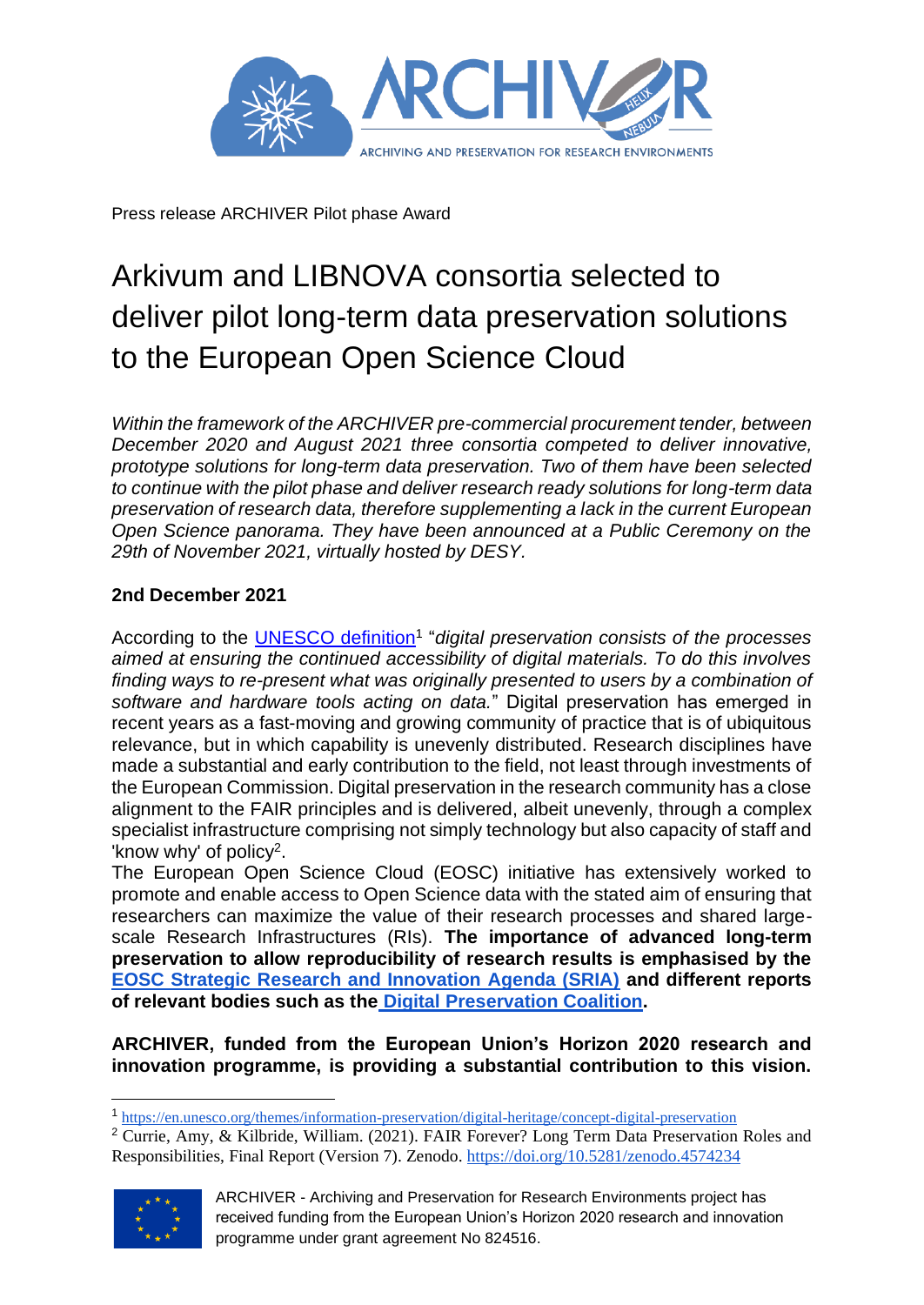

Started in January 2019, ARCHIVER is a unique initiative currently running in the EOSC framework that is competitively procuring R&D services for archiving and digital preservation. The ARCHIVER tenderers were selected through an open and competitive procurement process. Between December 2020 and August 2021 three consortia worked on innovative, prototype solutions for long-term data preservation, in close collaboration with [CERN,](https://home.cern/) [EMBL-EBI,](https://www.ebi.ac.uk/) [DESY](https://www.desy.de/) and [PIC.](https://www.pic.es/) Many NRENs (National Research and Education Networks) and research organisations - such as the [European Institute of Oncology \(IEO\),](https://www.ieo.it/en/) [ARDC,](https://ardc.edu.au/) the [Stockholm University Library,](https://www.su.se/stockholm-university-library/) [Jisc,](https://www.jisc.ac.uk/) [SURF](https://www.surf.nl/en) and others - have already expressed their interest in the ARCHIVER solutions by joining the group of [Early Adopters,](https://www.archiver-project.eu/early-adopters-programme) which will be part of the EOSC Marketplace.

## Florian Pappenberger, Director of Forecasts at ECMWF

*"I remember when getting forecast data was a long journey for researchers and here at ECMWF we could only collaborate with probably a handful of scientists. So we decided to have part of a new strategy in order to foster open data and collaborate with a wider scientific community and that's really where the ARCHIVER project is an essential cornerstone for the wider vision and that dream"*

## **Two consortia were selected to implement the Pilot solution**

The selection process for proceeding to the next phase ended on the 3<sup>rd</sup> November with the final decision of the ARCHIVER PMT Board. The consortia selected to continue with the pilot phase were officially announced at the public ceremony on the 29th of November, virtually hosted by DESY, the German Electron Synchrotron based in Hamburg, one of the ARCHIVER Buyers.

The solutions which have been selected for the third phase of the project are the ones developed by the following consortia:

• [Arkivum, using the Google Cloud,](https://archiver-project.eu/pilot-phase-award) has proposed a solution for long-term data management and online access to address the challenges of how cloud hosted services can be used to store, manage, preserve and provide access to petabyte scale datasets.

*"Digital content needs to last longer than any particular technology than any vendor than probably any data centre or anything else. For that matter, because we are talking about the open scientific community, I believe it's necessary to have a solution that isn't locked into a single vendor that can be deployed in various locations and in numerous different ways. The portability and no vendor lock-in actually provide our customers with genuine content sustainability." [Chris Sigley, Arkivum CEO](https://www.youtube.com/watch?v=4c8s3cfDwxw)*

● [LIBNOVA, leading the CSIC, University of Barcelona, Giaretta Associates,](https://archiver-project.eu/pilot-phase-award)  [AWS, Voxility and Bidaidea consortium,](https://archiver-project.eu/pilot-phase-award) providing a Research Data Management and Preservation solution for the entire research content lifecycle and capable of managing large scale datasets in the order of 100s of Petabytes with low operational costs.